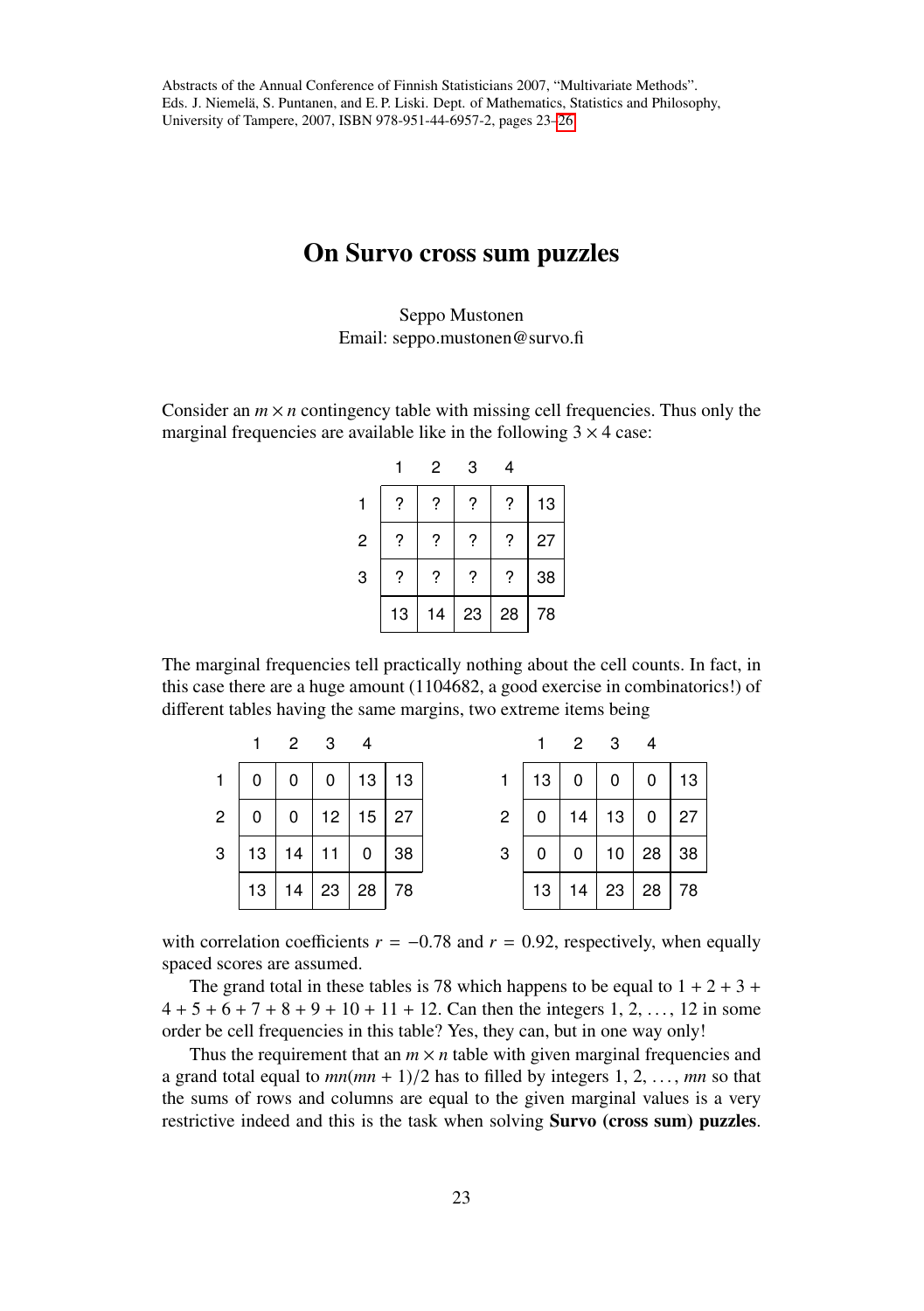A Survo puzzle with only marginal sums given and no cell frequencies available is called an open Survo puzzle.

On the other hand, it is easy to create, for example,  $3 \times 4$  tables with 'cell counts' 1, 2, ..., 12 in some order. There are altogether  $12! = 479001600$  such tables but only 83952 (0.0175 per cent) of them presented as open Survo puzzles have a unique solution. Of these 83952 tables only  $83952/(3! \cdot 4!) = 583$  are essentially different when tables obtained from each other by row and column permutations are considered similar.

For example, the open  $3 \times 3$  Survo puzzle (displayed in standard notation with letters as column headers)

|   | А  | В  | C  |    |
|---|----|----|----|----|
| 1 |    |    |    | 12 |
| 2 |    |    |    | 17 |
| 3 |    |    |    | 16 |
|   | 14 | 15 | 16 |    |

has 26 different solutions but if the number  $(C1 = 2)$  in the right upper corner is given,

|   | А  | В  | C                |    |
|---|----|----|------------------|----|
| 1 |    |    | $\boldsymbol{2}$ | 12 |
| 2 |    |    |                  | 17 |
| 3 |    |    |                  | 16 |
|   | 14 | 15 | 16               |    |

the solution becomes unique.

From April 2006 I have presented Survo puzzles for various dimensions m, n and often (in order to guarantee uniqueness of the solution) with also some 'cell frequencies' given. Most of the problems have been published on the web page

<http://www.survo.fi/puzzles>

The Finnish version

<http://www.survo.fi/ristikot>

contains still more information. The most comprehensive papers on the topic are

<http://www.survo.fi/papers/puzzles.pdf> (in English), <http://www.survo.fi/papers/ristikot.pdf> (in Finnish).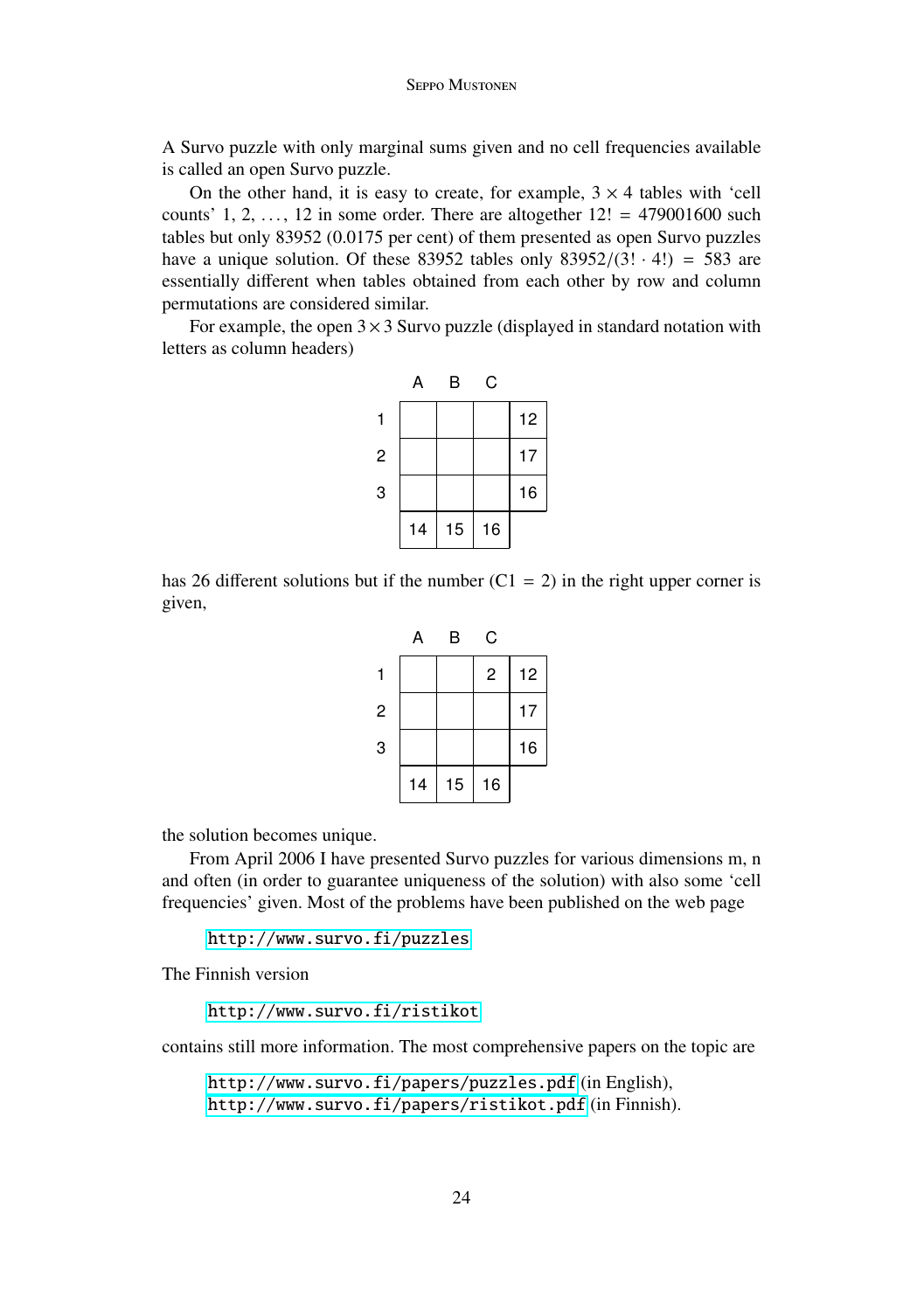The degree of difficulty (*MD*) in Survo puzzles may vary from easy (suitable e.g. for teaching of arithmetics and plain reasoning) like this one  $(MD = 0)$ 

|   | А  | B  | C              | D  |    |
|---|----|----|----------------|----|----|
| 1 |    |    |                |    | 23 |
| 2 | 10 |    | $\overline{c}$ |    | 31 |
| 3 |    | 4  |                | 6  | 24 |
|   | 21 | 12 | 22             | 23 |    |

to very hard or almost impossible (without using a computer) like this  $4 \times 5$  open Survo puzzle (*MD* = 7000)



Larger cases are really difficult to solve. For example, as far as I know, nobody knows the number of essentially different  $5 \times 5$ , uniquely solvable open Survo puzzles. For the  $4 \times 4$  case, the corresponding number is 5327 according to enumeration made by *Petteri Kaski*.

The measure of difficulty *MD* is based on the mean performance of the partially stochastic algorithm I programmed for finding the solution of any given Survo puzzle immediately after devising the idea of this type of a puzzle.

Although information has been distributed internationally about Survo puzzles from the very beginning, no signs of a systematic study related to similar problems elsewhere have been reported.

Most people are solving Survo puzzles by just trial and error and if one is lucky enough, the solution even for trickier problems may be found within an hour or two. It is usually much more demanding to solve a Survo puzzle so that at the same time one proves uniqueness of the solution. Until now, *Joonas Kauppinen*, *Olli Mustonen*, *Risto Nieminen*, *Reijo Sund*, and *Kimmo Vehkalahti* have presented good ideas for treating these problems.

Survo puzzles in the form of a quick game offer different challenges. The most advanced form of the quick game can be played on websites

```
http://www.survo.fi/java/quick5x5.html (in English),
http://www.survo.fi/java/pika5x5.html (in Finnish).
```